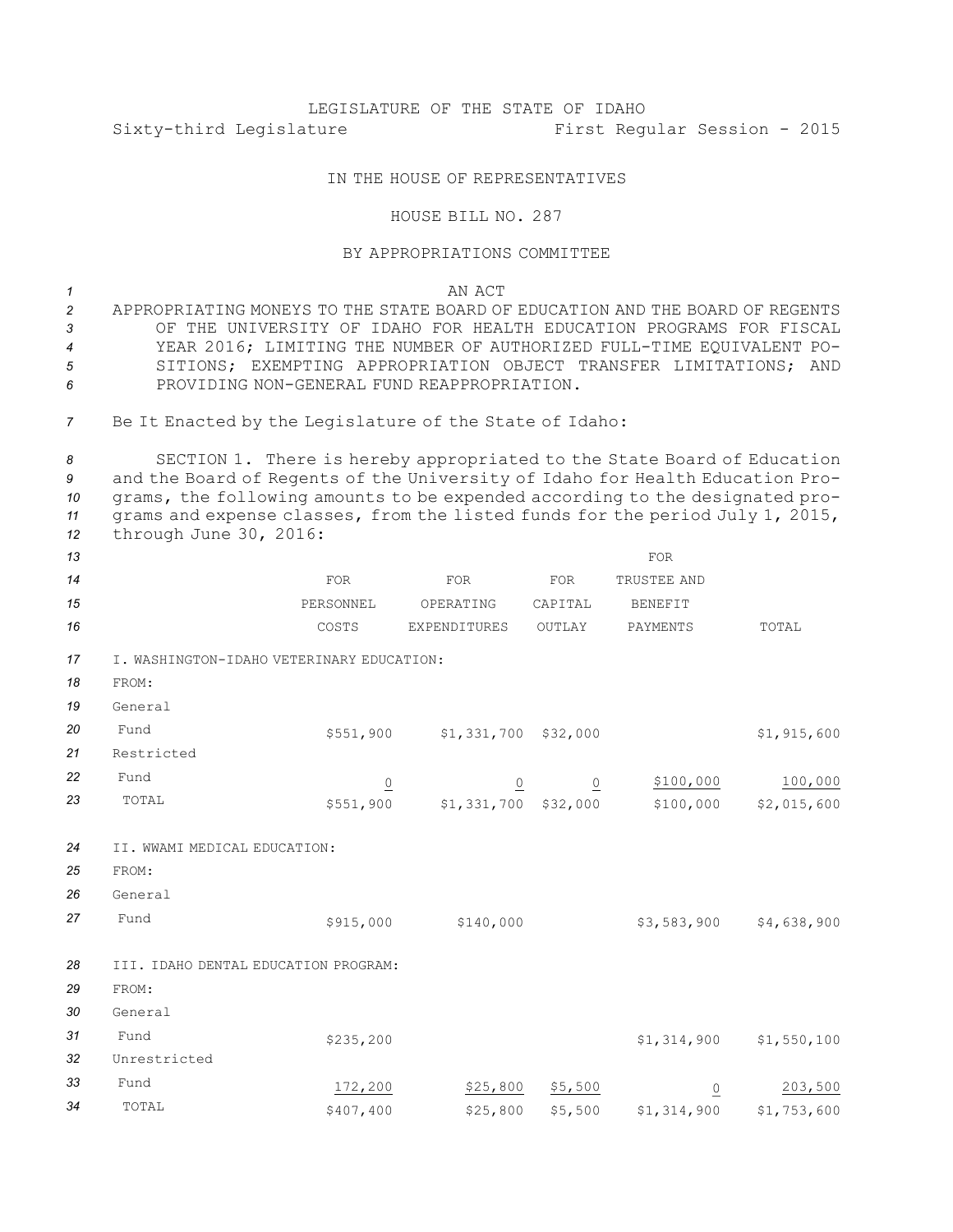*1* FOR **2** *POR* FOR FOR FOR FOR TRUSTEE AND 3 **3** PERSONNEL OPERATING CAPITAL BENEFIT **4** COSTS EXPENDITURES OUTLAY PAYMENTS TOTAL *5* IV. UNIVERSITY OF UTAH MEDICAL EDUCATION: *6* FROM: *7* General **8** Fund \$1,356,000 \$1,356,000 \$1,356,000 \$1,356,000 \$1,356,000 \$1,356,000 \$1,356,000 \$1,356,000 \$1,356,000 \$1,356,000 \$1,356,000 \$1,356,000 \$1,356,000 \$1,356,000 \$1,356,000 \$1,356,000 \$1,356,000 \$1,356,000 \$1,356,000 \$1,3 *9* V. FAMILY MEDICINE RESIDENCIES: *10* FROM: *11* General *<sup>12</sup>* Fund \$705,300 \$321,600 \$1,910,000 \$2,936,900 *13* VI. BOISE INTERNAL MEDICINE RESIDENCY: *14* FROM: *15* General **16** Fund \$240,000 \$240,000 \$240,000 \$240,000 \$240,000 \$240,000 \$240,000 \$240,000 \$240,000 \$240,000 \$240,000 \$2 *17* VII. PSYCHIATRY RESIDENCY: *18* FROM: *19* General **20** Fund \$157,800 \$157,800 \$157,800 \$157,800 \$157,800 \$157,800 \$157,800 \$157,800 \$157,800 \$157,800 \$157,800 \$157,800 \$157,800 \$157,800 \$157,800 \$157,800 \$157,800 \$157,800 \$157,800 \$157,800 \$157,800 \$157,800 \$157,800 \$157, *<sup>21</sup>* GRAND TOTAL \$2,579,600 \$1,819,100 \$37,500 \$8,662,600 \$13,098,800

 SECTION 2. FTP AUTHORIZATION. In accordance with Section 67-3519, Idaho Code, the State Board of Education and the Board of Regents of the University of Idaho for Health Education Programs is authorized no more than twenty-three and eight-tenths (23.8) full-time equivalent positions at any point during the period July 1, 2015, through June 30, 2016, unless specifi- cally authorized by the Governor. The Joint Finance-Appropriations Commit-tee will be notified promptly of any increased positions so authorized.

 SECTION 3. EXEMPTIONS FROM OBJECT TRANSFER LIMITATIONS. For fiscal year 2016, the State Board of Education and the Board of Regents of the Uni- versity of Idaho for Health Education Programs is hereby exempted from the provisions of Section 67-3511(1) and (3), Idaho Code, allowing unlimited transfers between object codes, for dedicated fund moneys appropriated to it for the period July 1, 2015, through June 30, 2016. Legislative appropria- tions shall not be transferred from one fund to another fund unless expressly approved by the Legislature.

2